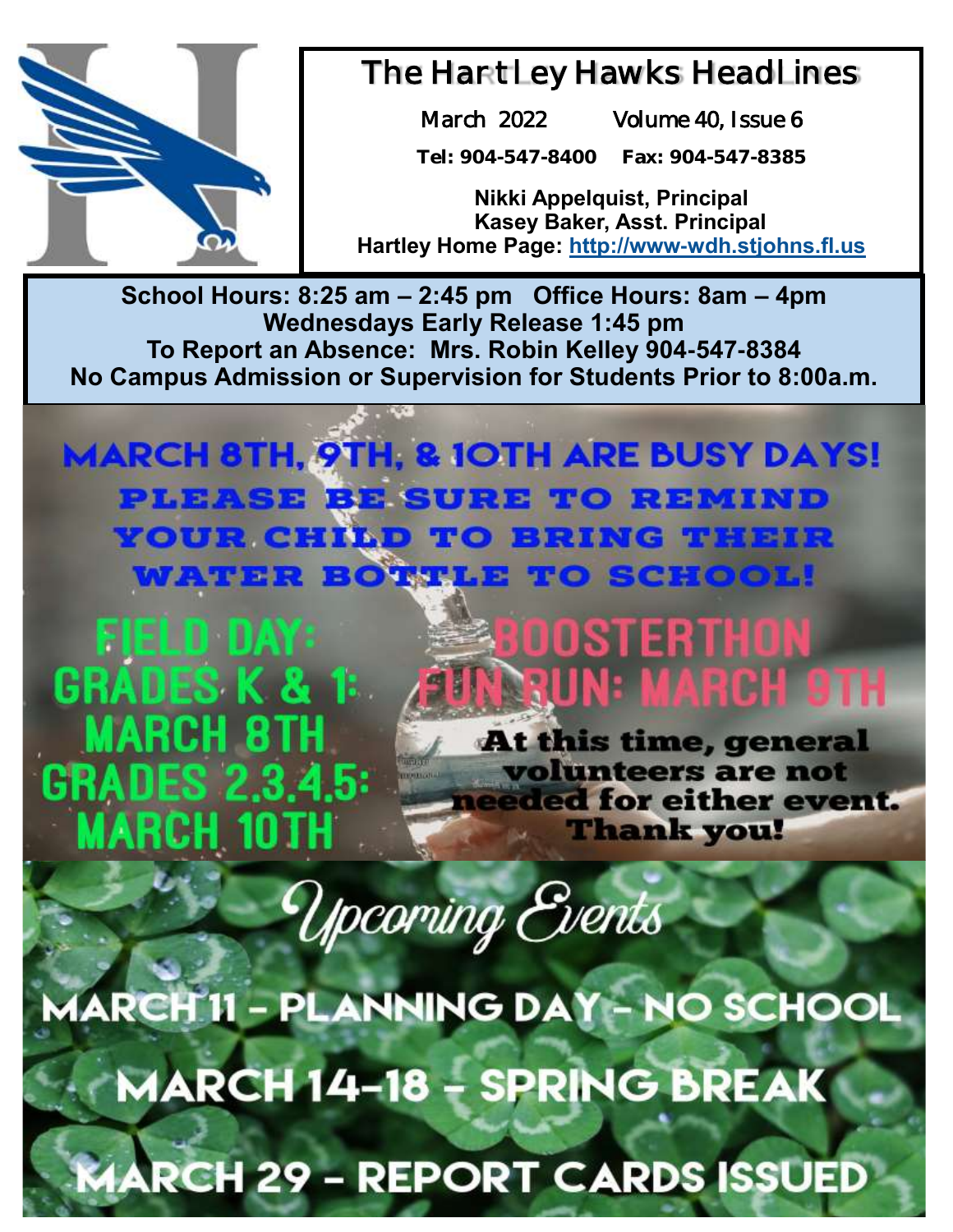Fresh Picked News from Ms. Appelquist

# Hartley PTO News

**Hello Hartley Families!** 

**The candy gram fundraiser was a success and the students really enjoyed creating and sending notes to Teachers/staff and friends! We look forward to an extremely fun Boosterthon next week and an upcoming Art/Bingo/Silent Auction night in April. If you own a small business or work in the service industry and would like to donate to our auction, please email** 

**[hartleybusinesspartners@gmail.com.](mailto:hartleybusinesspartners@gmail.com)** 

**Additionally, we are always looking for business partners to join us in supporting our students and staff. Please email [hartleybusinesspartners@gmail.com](mailto:hartleybusinesspartners@gmail.com) for more information about becoming a business partner. Thank you to all the families and businesses that support Hartley!**

**Thank you for your support!**

**Dear Parents/Guardians,** If you haven't completed the Parent **Consent for Health Care Services** Form please click this image to fill it out or learn more about the form.

IF YOU HAVE ANY QUESTIONS PLEASE DON'T **HESITATE TO CONTACT HARTLEY'S FRONT OFFICE. FRONT OFFICE 904-547-8400 CLINIC 904-547-8389**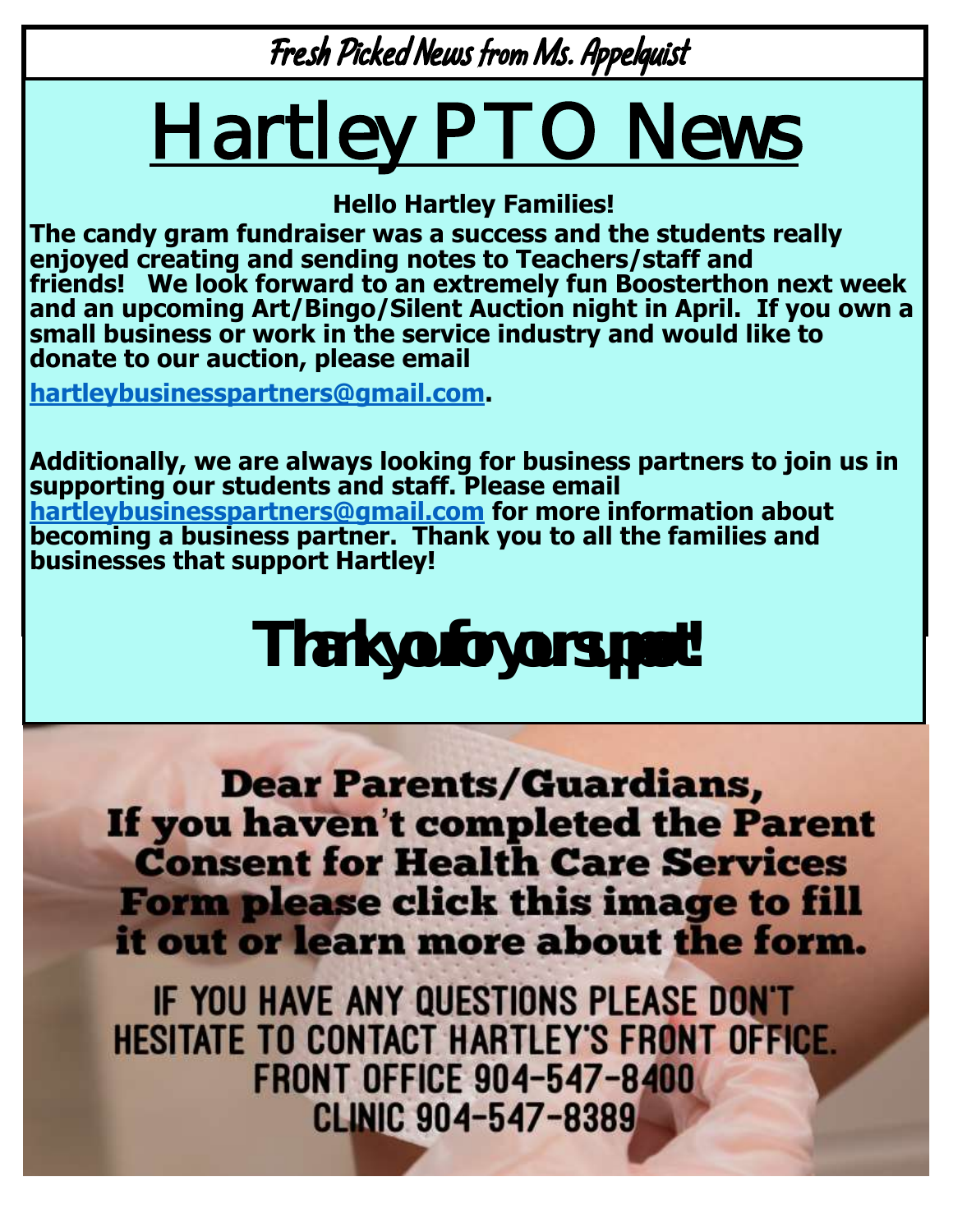### From the Hartley Kitchen

Online Payment Portal: [https://www.stjohns.k12.fl.us/food/paypams/](https://nam12.safelinks.protection.outlook.com/?url=https%3A%2F%2Fwww.stjohns.k12.fl.us%2Ffood%2Fpaypams%2F&data=04%7C01%7CJacey.Gwaltney%40stjohns.k12.fl.us%7Ce350cb4df1d5453cdc8c08d96332da36%7Cb3b3d057fc124f3f92f472be6e844351%7C0%7C0%7C637649892320651800%7C)

Free/Reduced Lunch Application: [https://www.stjohns.k12.fl.us/food/free/](https://nam12.safelinks.protection.outlook.com/?url=https%3A%2F%2Fwww.stjohns.k12.fl.us%2Ffood%2Ffree%2F&data=04%7C01%7CJacey.Gwaltney%40stjohns.k12.fl.us%7Ce350cb4df1d5453cdc8c08d96332da36%7Cb3b3d057fc124f3f92f472be6e844351%7C0%7C0%7C637649892320651800%7CUnk)

 Hartley Cafeteria Contact Information Miki Betrone (904)547-8396

Our menu may vary, please check the Hartley webpage for the weekly menu. Thank you for your support in these uncertain times!

[Michelle.M.Betrone@stjohns.k12.fl.us](mailto:Michelle.M.Betrone@stjohns.k12.fl.us)

### Character Counts Caring Pillar Winners Congratulations!

**Kindergarten Amber Cai Eva Chehab Dondre Gatewood Mac Mc Govern Arabella Procell Ava Santos Jonathan Thomasson** **First Grade Aubree Andreasen Carson Lands Hunter Newbern Kira Sherno Hayden Smith Bradley Sprott**

**Second Grade Zoe Jones Abigail Osborne James Speers Brooklyn Triebel Maddox Velez Stella Yan**

**Third Grade Isla Cabana Ayda Maltby Myla Maltby Abbigayle Paholsky Zayden Porter Jack Wyland**

#### **Fourth Grade**

**Camden Bailey Eli Bays Judah Growick Hailey Williams**

### **Fifth Grade**

**Alexey Coone Maya Keen Jackie Kelly Lily Phillips Alayna Porter**



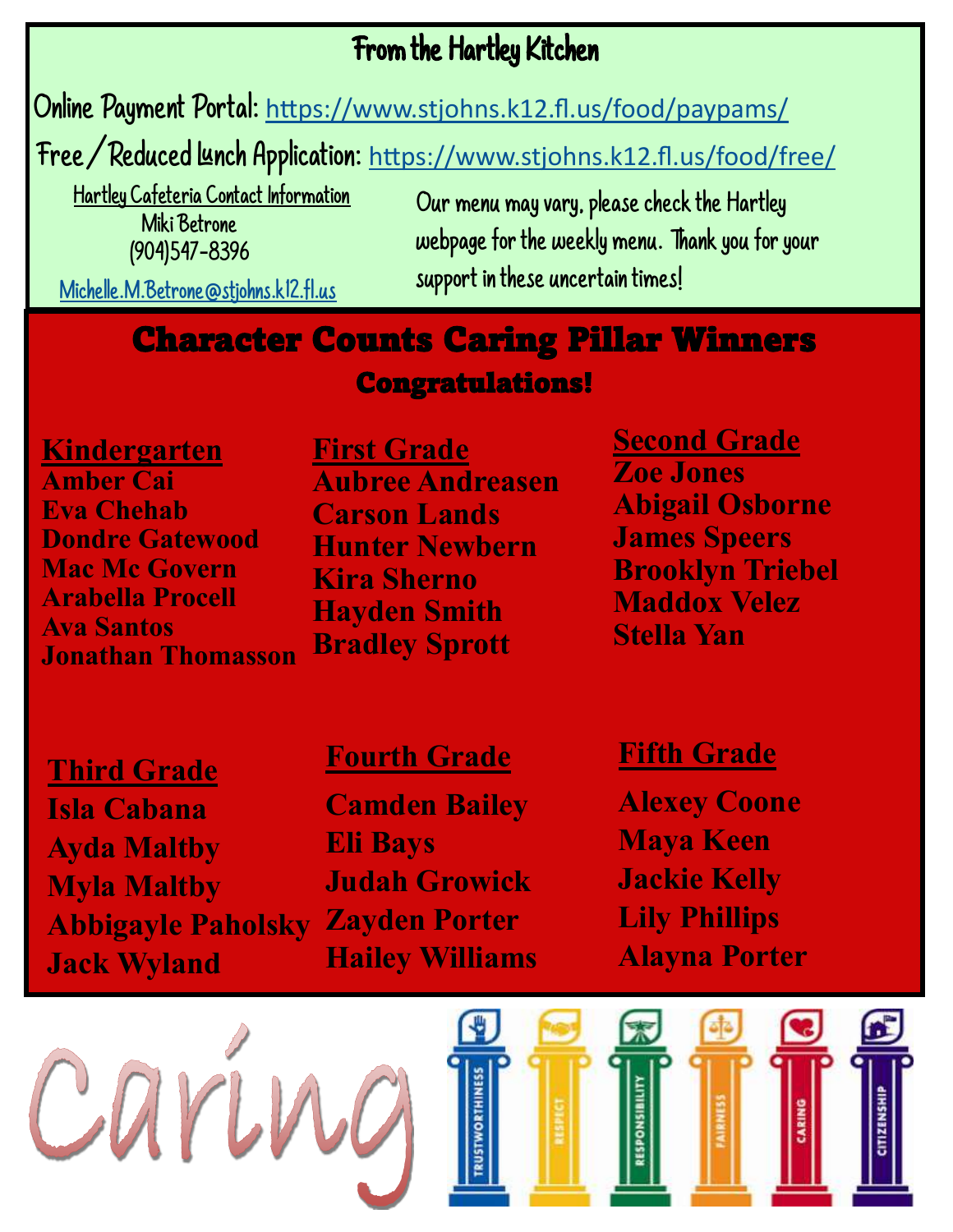# **HELPFUL HAWKS**

Hartley Hawks are helpful and kind!

**So many of our students have been helpful and kind this year at Hartley. Staff members recognize students that are being helpful and kind during the school day. Each Friday a student per grade level is drawn for a prize out of the student names that have been recognized that week!** 

**Congratulations to the following students:**

| <b>Student Name</b>        | Grade:          | Teacher:           | <b>Recognized by:</b>        |
|----------------------------|-----------------|--------------------|------------------------------|
| <b>Baltean, Christian</b>  | 5 <sup>th</sup> | <b>Mergel</b>      | <b>Moffat</b>                |
| <b>Brooks, Kentrez</b>     | 3 <sup>rd</sup> | <b>Williams</b>    | <b>Phillips &amp; Micki</b>  |
| <b>Bruckner, Nathanael</b> | 4 <sup>th</sup> | <b>Johnston</b>    | Ms. S (intern)               |
| <b>Chatterton, Jocelyn</b> | 4 <sup>th</sup> | <b>Barley</b>      | <b>Phillips</b>              |
| <b>Collins, Victoria</b>   | 1 <sup>st</sup> | <b>Noftell</b>     | <b>Noftell</b>               |
| <b>Fissehaye, Nahom</b>    | 5 <sup>th</sup> | <b>Mergel</b>      | <b>Moffat</b>                |
| <b>Gregory, Brantley</b>   | 4 <sup>th</sup> | <b>Roghuett</b>    | <b>McKenny</b>               |
| <b>Hunsicker, Ben</b>      | 3 <sup>rd</sup> | <b>Erickson</b>    | <b>Erickson</b>              |
| Hunter, Sadie              | 3 <sup>rd</sup> | <b>Schooley</b>    | <b>Schooley</b>              |
| <b>Kaye, Harrison</b>      | 2 <sup>nd</sup> | <b>Kirkpatrick</b> | <b>Phillips</b>              |
| <b>Kelso, Bailey</b>       | 2 <sup>nd</sup> | <b>Kirkpatrick</b> | <b>Kirkpatrick</b>           |
| <b>Masiak, Luke</b>        | 1 <sup>st</sup> | <b>Noftell</b>     | <b>Noftell</b>               |
| <b>Meade, Nica</b>         | 1 <sup>st</sup> | <b>Noftell</b>     | <b>Noftell</b>               |
| <b>Newbern, Hunter</b>     | 1 <sup>st</sup> | <b>Pryor</b>       | <b>Mrs. Carroll</b>          |
| <b>Newbern, Michael</b>    | 1 <sup>st</sup> | <b>Sikes</b>       | <b>Mrs. Ward</b>             |
| <b>Noftell, Cade</b>       | 2 <sub>nd</sub> | <b>Kirkpatrick</b> | <b>Kirkpatrick</b>           |
| <b>Osbourne, Ella</b>      | 5 <sup>th</sup> | <b>Rawitt</b>      | <b>Rawitt</b>                |
| <b>Pickles, Noah</b>       | <b>Kinder</b>   | <b>Poticny</b>     | <b>Kelso</b>                 |
| <b>Register, Tyndall</b>   | 3 <sup>rd</sup> | <b>Williams</b>    | Mrs. Baker                   |
| <b>Robinson, Kalyse</b>    | <b>Kinder</b>   | <b>Powers</b>      | <b>Bus #143 Ms. Ferdette</b> |
| Sims, Emma                 | 5 <sup>th</sup> | <b>Mergel</b>      | <b>Bus #143 Ms. Ferdette</b> |
| <b>Wiliams, Marlon</b>     | 3 <sup>rd</sup> | <b>Williams</b>    | <b>Kerly</b>                 |
| <b>Woodhouse, Abbi</b>     | 1 <sup>st</sup> | <b>Noftell</b>     | <b>Noftell</b>               |
| <b>Corsi, Angelo</b>       | 1 <sup>st</sup> | <b>Sikes</b>       | <b>Sikes</b>                 |
| <b>Williams, Aubree</b>    | 1 <sup>st</sup> | <b>Dubowsky</b>    | <b>Dubowsky</b>              |
| <b>Stein, Valerie</b>      | 2 <sup>nd</sup> | Paul               | <b>Smith</b>                 |
| <b>Triebel, Brooklyn</b>   | 2 <sup>nd</sup> | Paul               | Paul                         |
| Imler, Jonah               | 3 <sup>rd</sup> | <b>Schooley</b>    | <b>Kosobucki</b>             |
|                            |                 |                    |                              |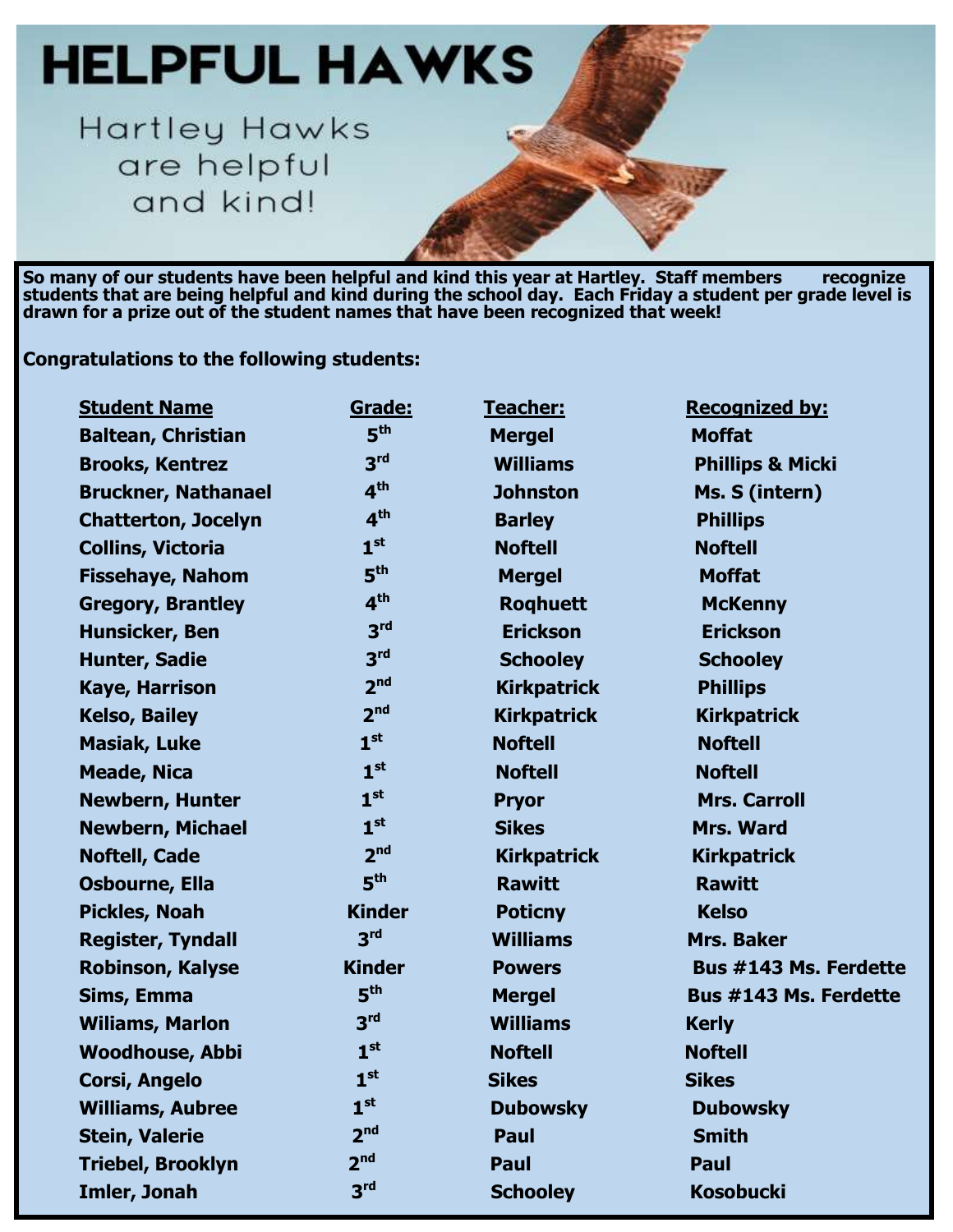

6:00 pm - Gates open 6:45 pm - Movie Begins!

**Additional parking is available at Shores United Methodist at 724 Shores Blvd.** 

# Second Grade Addition/Subtraction Wall of Fame

# We LOVE Math!

Want to give your 2nd grader a practical skill that will benefit him or her throughout life? Help your child master addition and subtraction facts! Being fluent in addition and subtraction (to 20) is a 2nd grade Standard, prerequisite to learning multiplication facts in third grade. Teachers can offer tips to help your child practice these at home, including the online tool: **XtraMath.com.** 

- **Lyla Qazzaz + Ahmed Alkurdi + Bentley Evans + Liam Dixon + and - Shayla Bohanan + Kai Sims -**
- **Delilah Kidder +**
- **Elliot Scholten +**
- **Zoe Jones +**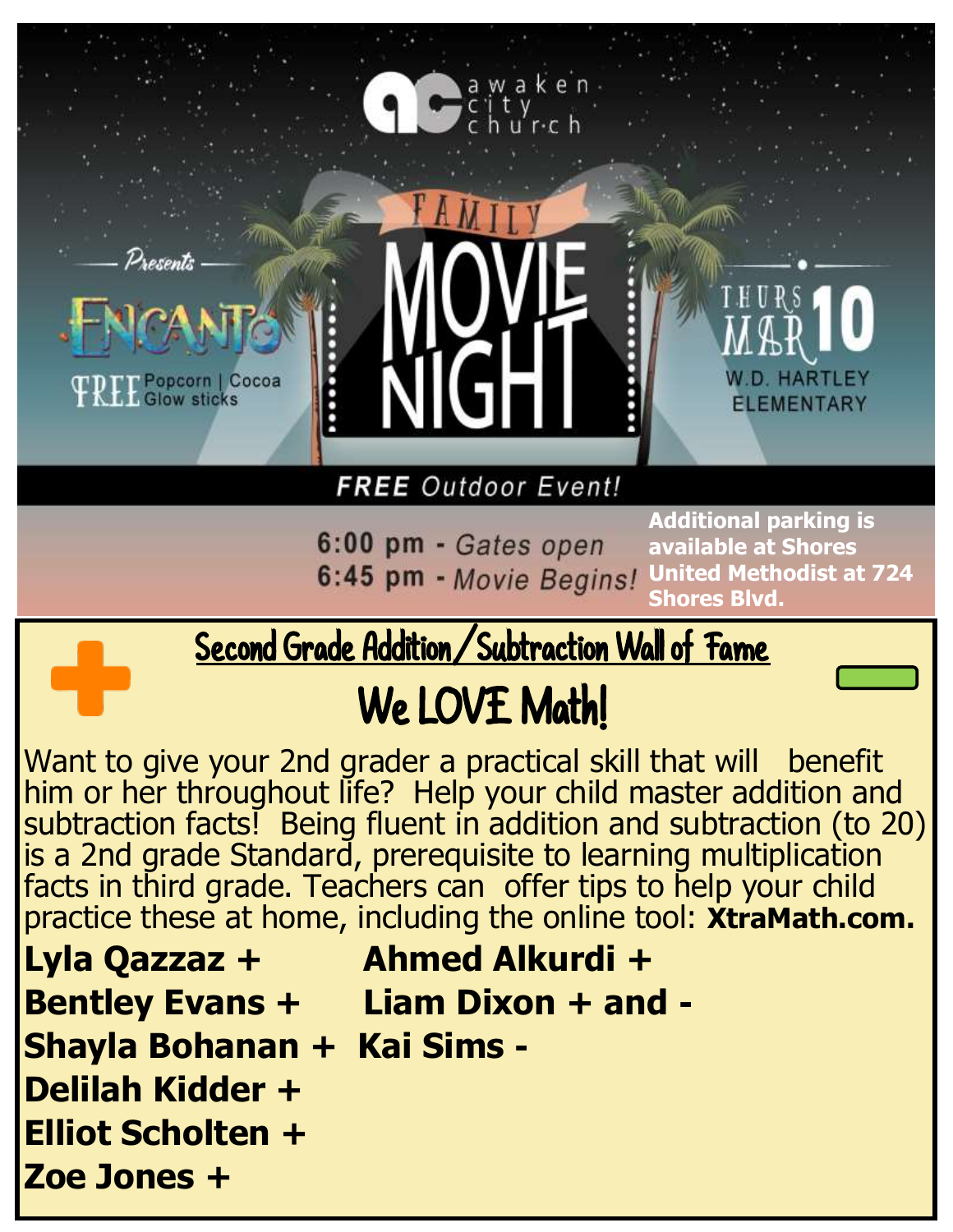#### **School Advisory Council News**

**Parents, are you interested in getting more involved at school?** 

If so, perhaps you would be interested in joining Hartley's School Advisory Council (SAC). The SAC committee is a group of parents, staff and community members who meet eight times each school year to discuss school goals and happenings and make decisions that are in the best interest of the Hartley School Community. As always, the meetings are open to the public, but we are also looking for a few new voting members on the committee. The SAC meetings will be held online on the first Tuesday of each month at 3:05.

If you are interested in being a part of this committee, please contact our SAC Chair,

Amber Kerly, at **Amber.Kerly@stjohns.k12.fl.us** or join us at a meeting.

I hope you will consider joining at us as a SAC member this year!

## SAC Meeting Dates for 2021—2022

*Meetings are at Hartley at 3:15. Please email Amber Kerly if you'd like to attend.* 

### **April 5th and May 3rd**

# **Please label student belongings with** their full name.

Thank you for keeping our lost and found empty!